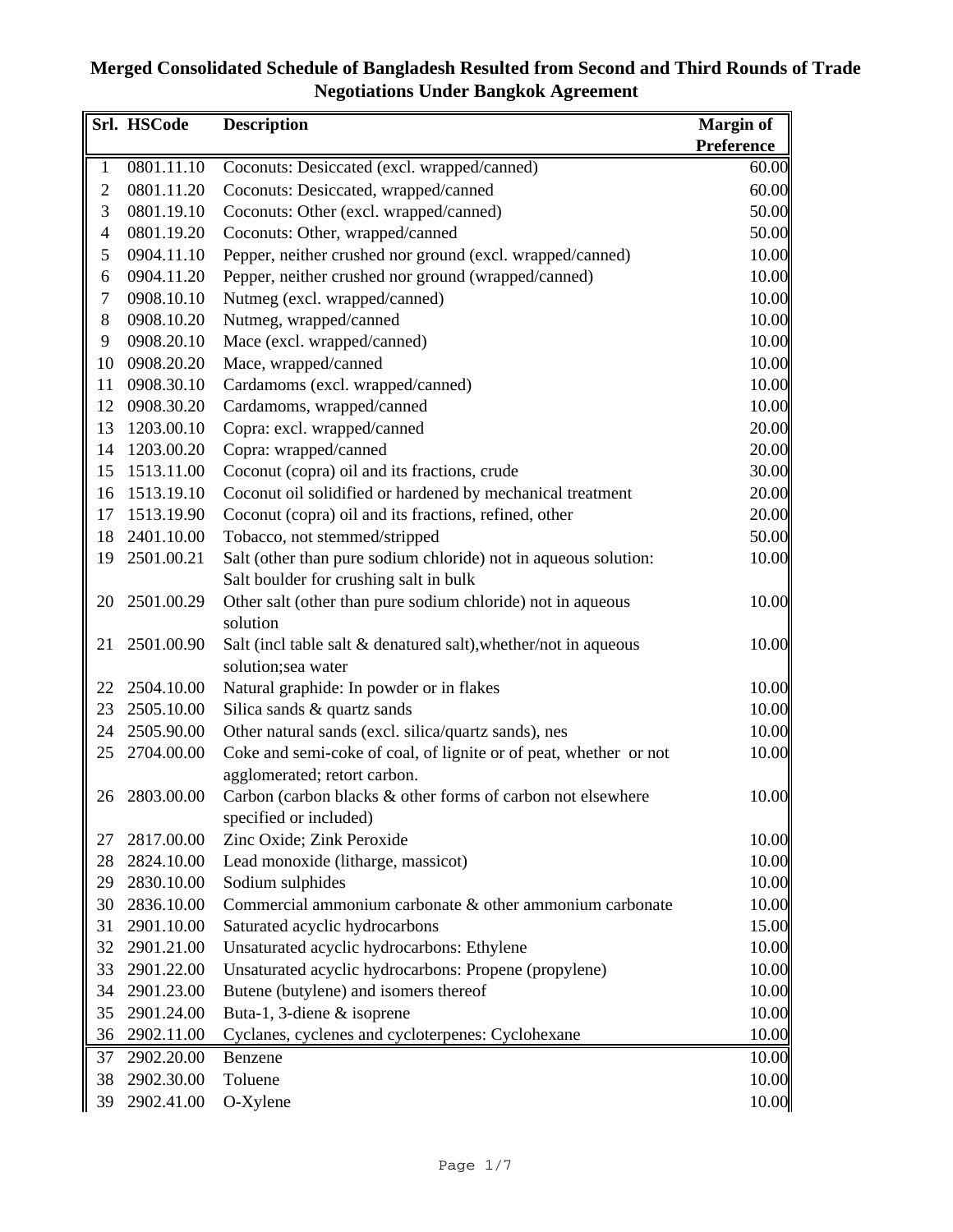|    | Srl. HSCode | <b>Description</b>                                               | <b>Margin of</b>  |
|----|-------------|------------------------------------------------------------------|-------------------|
|    |             |                                                                  | <b>Preference</b> |
| 40 | 2902.42.00  | M-Xylene                                                         | 10.00             |
| 41 | 2902.43.00  | p-Xylene                                                         | 10.00             |
| 42 | 2902.44.00  | Mixed xylene isomers                                             | 10.00             |
| 43 | 2902.50.00  | Styrene                                                          | 10.00             |
| 44 | 2902.60.00  | Ethylbenzene                                                     | 10.00             |
| 45 | 2902.70.00  | Cumene                                                           | 10.00             |
| 46 | 2905.11.00  | Methanol (Methyl Alcohol)                                        | 10.00             |
| 47 | 2905.12.10  | Propan-1-01 (propyl alcohol) and propan-2-01 (isopropyl          | 10.00             |
|    |             | alcohol): Isopropanol or isopropyl alcohol                       |                   |
| 48 | 2905.12.20  | Propan-1-01 (propyl alcohol) and propan-2-01 (isopropyl          | 10.00             |
|    |             | alcohol): Propan-1-01 (propyl alcohol)                           |                   |
| 49 | 2905.13.00  | Butan -1-01 (n-butyl alcohol)                                    | 10.00             |
| 50 | 2905.14.00  | Other butanols                                                   | 10.00             |
| 51 | 2905.15.00  | Pentanol (amyl alcohol) and isomers thereof                      | 10.00             |
| 52 | 2905.16.00  | Octanol (octyl alcohol) and isomers thereof                      | 10.00             |
| 53 | 2905.17.00  | Dodecan 1-01 (lauryl alcohol), hexadecan-1-01 (cetyl alcohol)    | 10.00             |
|    |             | and octadecan-1-01 (steary alcohol)                              |                   |
| 54 | 2905.19.00  | Other saturated monohydric alcohols, nes                         | 10.00             |
| 55 | 2905.22.00  | Acyclic terpene alcohol                                          | 10.00             |
| 56 | 2905.31.00  | Ethylene glycol (ethanediol)                                     | 10.00             |
| 57 | 2905.32.00  | Propylene glycol (propane-1,2-diol)                              | 10.00             |
| 58 | 2905.41.00  | 2-Ethyl-2 (hydroxymethyl) propane-1, 3-diol (trimethylo-propane) | 10.00             |
| 59 | 2905.42.00  | Pentaerythritol                                                  | 10.00             |
| 60 | 2905.43.00  | Mannitol                                                         | 10.00             |
| 61 | 2905.44.00  | D-glucitol (sorbitol)                                            | 10.00             |
| 62 | 2907.11.00  | Phenol (hydroxybenzene) and its salts                            | 10.00             |
| 63 | 2907.12.00  | Cresols and their salts                                          | 10.00             |
| 64 | 2907.13.00  | Octylphenol, nonylphenol and their isomers; salts thereof        | 10.00             |
| 65 | 2907.14.00  | Xylenols and their salts                                         | 10.00             |
| 66 | 2907.15.00  | Naphthols and their salts                                        | 10.00             |
| 67 | 2907.21.00  | Resorcinol & its salts                                           | 10.00             |
| 68 | 2907.22.00  | Hydroquinone (quinol) and its salts                              | 10.00             |
| 69 | 2907.23.00  | 4,4 - Isopropylidenediphenol (bisphenol A, diphenylol-propane)   | 10.00             |
|    |             | and its salts                                                    |                   |
| 70 | 2907.29.90  | Other polyphenols, nes                                           | 10.00             |
| 71 | 3204.11.00  | Disperse dyes and preparations based thereon                     | 10.00             |
| 72 | 3210.00.10  | Approved aircraft and helicopter paint, nes, imported by         | 15.00             |
|    |             | Bangladesh Biman/Flying Club/concerned Govt Dept.                |                   |
| 73 | 3301.29.00  | Essential oils other than of citrus fruit: other                 | 10.00             |
| 74 | 3507.90.00  | Other enzymes/prepared enzymes, nes; Enzymes (foodgrade)         | 10.00             |
| 75 | 3802.10.00  | Activated carbon                                                 | 20.00             |
| 76 | 3808.10.29  | Insecticides, other                                              | 10.00             |
| 77 | 3809.91.00  | Finising agents, etc. of a kind used in the textile indstry      | 10.00             |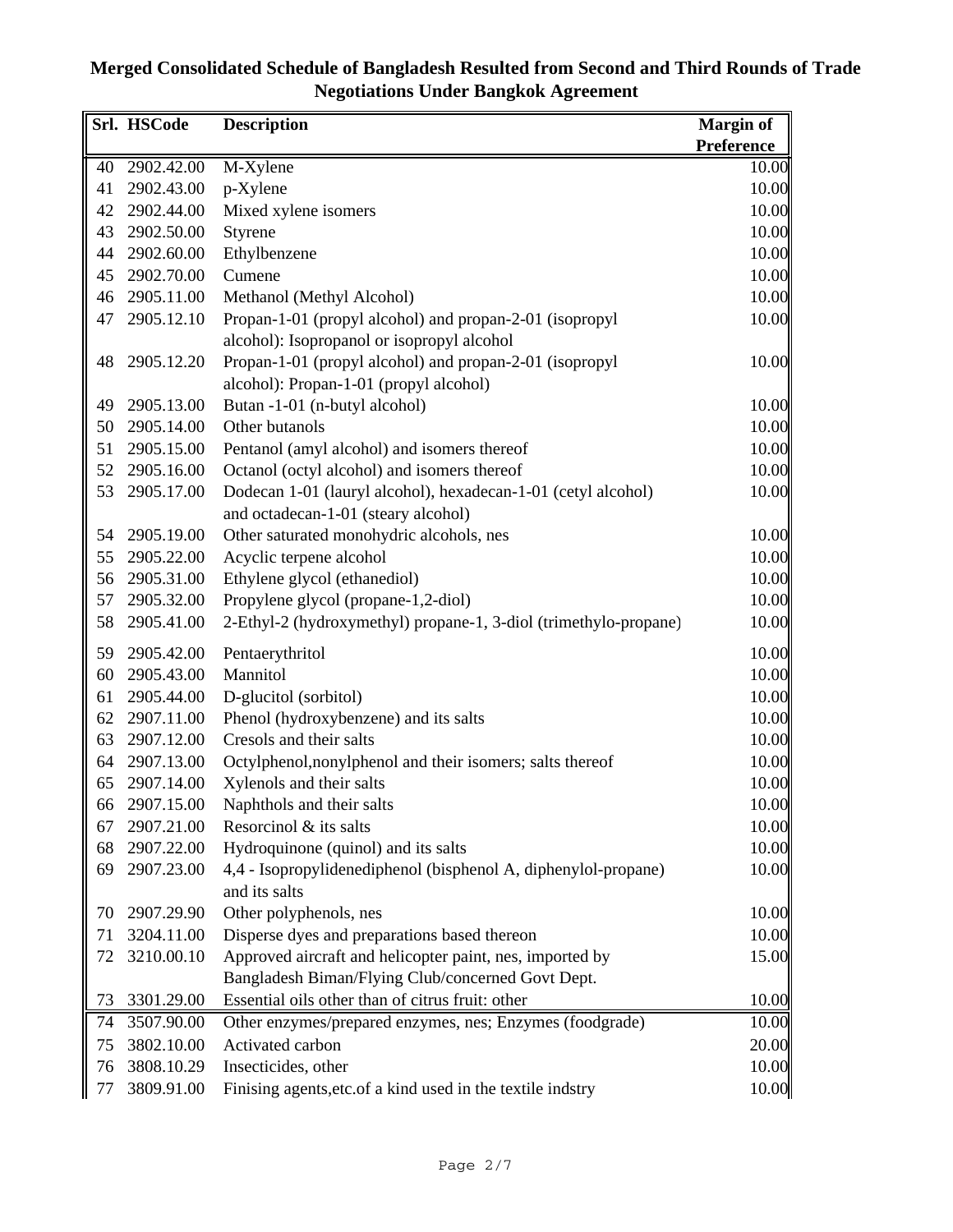|    | Srl. HSCode    | <b>Description</b>                                                   | Margin of         |
|----|----------------|----------------------------------------------------------------------|-------------------|
|    |                |                                                                      | <b>Preference</b> |
| 78 | 4001.21.00     | Natural rubber in smoked sheets                                      | 10.00             |
| 79 | 4001.22.00     | Technically specified natural rubber (TSNR)                          | 10.00             |
| 80 | 4001.29.00     | Natural rubber in other forms, nes                                   | 10.00             |
| 81 | 4007.00.00     | Vulcanzied Rubber Thread and cord                                    | 10.00             |
| 82 | 4009.11.00     | Not reinforced or otherwise combined with other materials:           | 10.00             |
|    |                | without fittings                                                     |                   |
| 83 | 4011.61.10     | New pneumatic rubber tyres, having a herring-bone/similar tread:     | 15.00             |
|    |                | Of a kind used on tractors                                           |                   |
| 84 | 4011.92.10     | Of a kind used on agricultural or forestry vehicles and machines:    | 15.00             |
|    |                | Of a kind used on tractors                                           |                   |
| 85 | 4015.11.00     | Gloves: Surgical                                                     | 10.00             |
| 86 | 4015.19.00     | Gloves: Other                                                        | 10.00             |
| 87 | 4017.00.00     | Hard rubber (for example, ebonite) in all forms, including waste     | 15.00             |
|    |                | and scrap; Articles of hard rubber                                   |                   |
| 88 | 4412.13.00     | Plywood,wood,each ply <= 6mm thickness: With at least 1              | 15.00             |
|    |                | outer ply of tropical wood specified in shg. Note 1 to Ch.44         |                   |
| 89 | 4412.14.00     | Plywood, solely of sheets of wood, each ply<=6mm thickness:          | 15.00             |
|    |                | Other, with at least 1 outer ply of non-coniferous wood              |                   |
| 90 | 4412.23.00     | Other, with at least one outer ply of non-coniferous wood: With      | 15.00             |
|    |                | at least Containing at least one layer of particle board             |                   |
| 91 | 4804.11.00     | Kraftliner: Unbleached                                               | 15.00             |
| 92 | 4804.31.00     | Other kraft paper/paperboard weighing <= 150 Gm/M2:                  | 15.00             |
|    |                | Unbleached                                                           |                   |
| 93 | 4805.11.00     | Semi-chemical fluting paper (corrugating medium)                     | 15.00             |
| 94 | 5108.10.00     | Yarn of fine animal hair, nprs, carded                               | 15.00             |
| 95 | 5607.49.90     | Of polyethylene or polypropylene: Other                              | 60.00             |
| 96 | 6116.10.00     | Gloves impregnatedplastics/rubber                                    | 10.00             |
| 97 | 6116.91.00     | Other gloves, mittens and mitts, knitted/crocheted: Of wool or       | 10.00             |
|    |                | fine animal hair.                                                    |                   |
| 98 | 6116.92.00     | Other gloves, mittens and mitts, knitted/crocheted: Of cotton        | 10.00             |
| 99 | 6116.99.00     | Other gloves, mittens and mitts, knitted/crocheted: Of other         | 10.00             |
|    |                | textile materials                                                    |                   |
|    | 100 6201.13.00 | Overcoats, raincoats, car-coats, capes, cloaks and similar articles: | 30.00             |
|    |                | Of man-made fibres.                                                  |                   |
|    | 101 6804.22.10 | Other millstones, grindstones, grinding wheels and the like, of      | 15.00             |
|    |                | other agglomerated abrasives/ceramics: Grinding wheels               |                   |
|    | 102 6804.22.90 | Other millstones, grindstones, grinding wheels and the like, of      | 15.00             |
|    |                | other agglomerated abrasives/ceramics: Other                         |                   |
|    | 103 6908.10.00 | Tiles, cubes and similar articles, whether or not rectangular,       | 15.00             |
|    |                | largest surface area <49 sq cm                                       |                   |
|    | 104 7614.10.90 | With steel core: Other                                               | 10.00             |
|    | 105 7907.00.10 | Zinc anodes (electroplating anodes)                                  | 10.00             |
|    | 106 8202.39.00 | Circular saw blades (incl. slitting or slotting saw blades): Other,  | 15.00             |
|    |                | including parts                                                      |                   |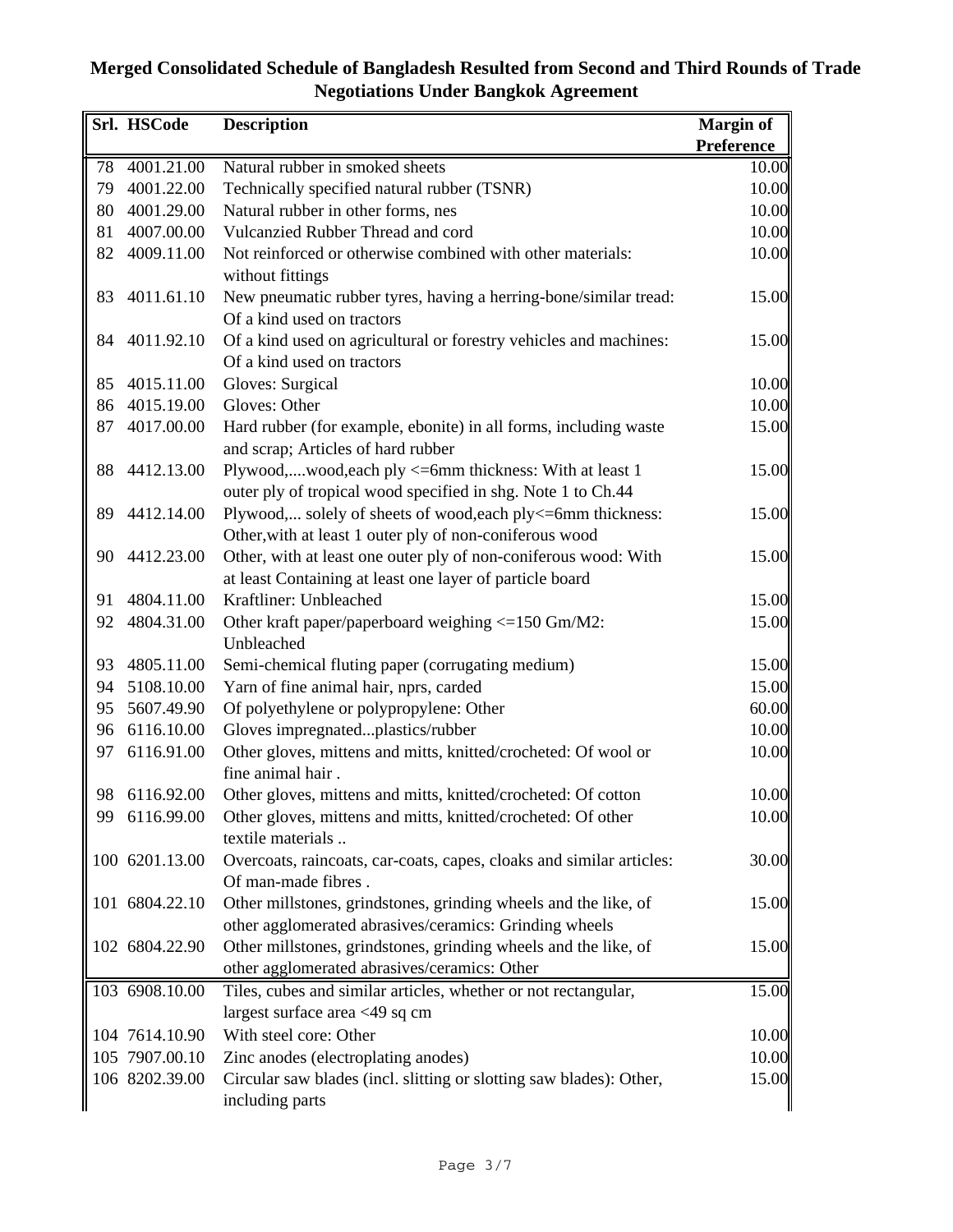| Srl. HSCode    | <b>Description</b>                                                                                      | <b>Margin of</b>  |
|----------------|---------------------------------------------------------------------------------------------------------|-------------------|
|                |                                                                                                         | <b>Preference</b> |
| 107 8207.13.00 | Rock drilling or earth boring tools: With working part of cermets                                       | 16.00             |
| 108 8207.19.00 | Rock drilling or earth boring tools: Other, including parts                                             | 16.00             |
| 109 8207.20.00 | Dies for drawing or extruding metal                                                                     | 16.00             |
| 110 8207.30.00 | Tools for pressing, stamping & punching                                                                 | 16.00             |
| 111 8207.40.00 | Tools for tapping $&$ threading                                                                         | 16.00             |
| 112 8207.60.00 | Tools for boring and broaching                                                                          | 16.00             |
| 113 8207.70.00 | Tools for milling                                                                                       | 16.00             |
| 114 8207.80.00 | Tools for turning                                                                                       | 16.00             |
| 115 8207.90.00 | Other interchangeable tools                                                                             | 16.00             |
| 116 8403.10.00 | <b>Boilers</b>                                                                                          | 15.00             |
| 117 8407.10.00 | Aircraft engines                                                                                        | 10.00             |
| 118 8407.21.00 | Marine propulsion engines: Outboard motors                                                              | 10.00             |
| 119 8407.31.10 | Two-stroke engin $\left(\leq 50 \text{ CC}\right)$ for three wheelers and auto<br>rickshaw              | 10.00             |
| 120 8407.31.20 | Four-stroke engin $\left(\leq 50 \text{ CC}\right)$ for three wheelers and auto<br>rickshaw             | 10.00             |
| 121 8407.31.90 | Other, of a cylinder capacity $\leq$ =50 CC                                                             | 10.00             |
| 122 8407.32.10 | Two-stroke engin $(>50$ CC but $\leq$ 250 CC) for three wheelers and                                    | 10.00             |
|                | auto rickshaw                                                                                           |                   |
| 123 8407.32.20 | Four-stroke engin $(>50 \text{ CC}$ but $\leq 250 \text{ CC}$ ) for three wheelers and<br>auto rickshaw | 10.00             |
| 124 8407.32.90 | Other, of a cylinder capacity $>50$ CC but $\leq$ 250 CC                                                | 10.00             |
| 125 8407.33.10 | Two-stroke engin $(>250$ CC but $\leq 1000$ CC) for three wheelers                                      | 15.00             |
|                | and auto rickshaw                                                                                       |                   |
| 126 8407.33.20 | Four-stroke engin ( $>250$ CC but $<=1000$ CC) for three wheelers<br>and auto rickshaw                  | 15.00             |
| 127 8407.33.90 | Other, of a cylinder capacity >250 CC but $\leq$ 1000 CC                                                | 15.00             |
| 128 8407.34.00 | Reciprocating piston engines of a kind used for propulsion of                                           | 15.00             |
|                | vehicles of Ch.87: Of a cylinder capacity $>1000$ cc                                                    |                   |
| 129 8407.90.90 | Other engines                                                                                           | 10.00             |
| 130 8408.10.10 | Marine propulsion engines: Marine engine for fishing trawler                                            | 10.00             |
| 131 8408.10.90 | Marine propulsion engines: Other                                                                        | 15.00             |
| 132 8408.20.10 | Two-stroke engin for three wheelers and auto rickshaw                                                   | 10.00             |
| 133 8408.20.20 | Four-stroke engin for three wheelers and auto rickshaw                                                  | 10.00             |
| 134 8408.20.30 | Engines of a kind used for the propulsion of vehicles of hdg                                            | 10.00             |
|                | Nos.87.02 and 87.04 of cylinder capacity $>=$ 2600 cc                                                   |                   |
| 135 8408.20.90 | Other engines of a kind used for the propulsion of vehicles of                                          | 10.00             |
|                | Chapter Nos. 87                                                                                         |                   |
| 136 8408.90.90 | Other engines                                                                                           | 10.00             |
| 137 8409.10.00 | For aircraft engines                                                                                    | 10.00             |
| 138 8409.91.90 | Parts, suitable for use solely/principally with spark-ignition                                          | 10.00             |
|                | internal combustion piston engines: Other                                                               |                   |
| 139 8414.80.10 | Other air/vacuum pumps/compressors: Pumps and compressors                                               | 15.00             |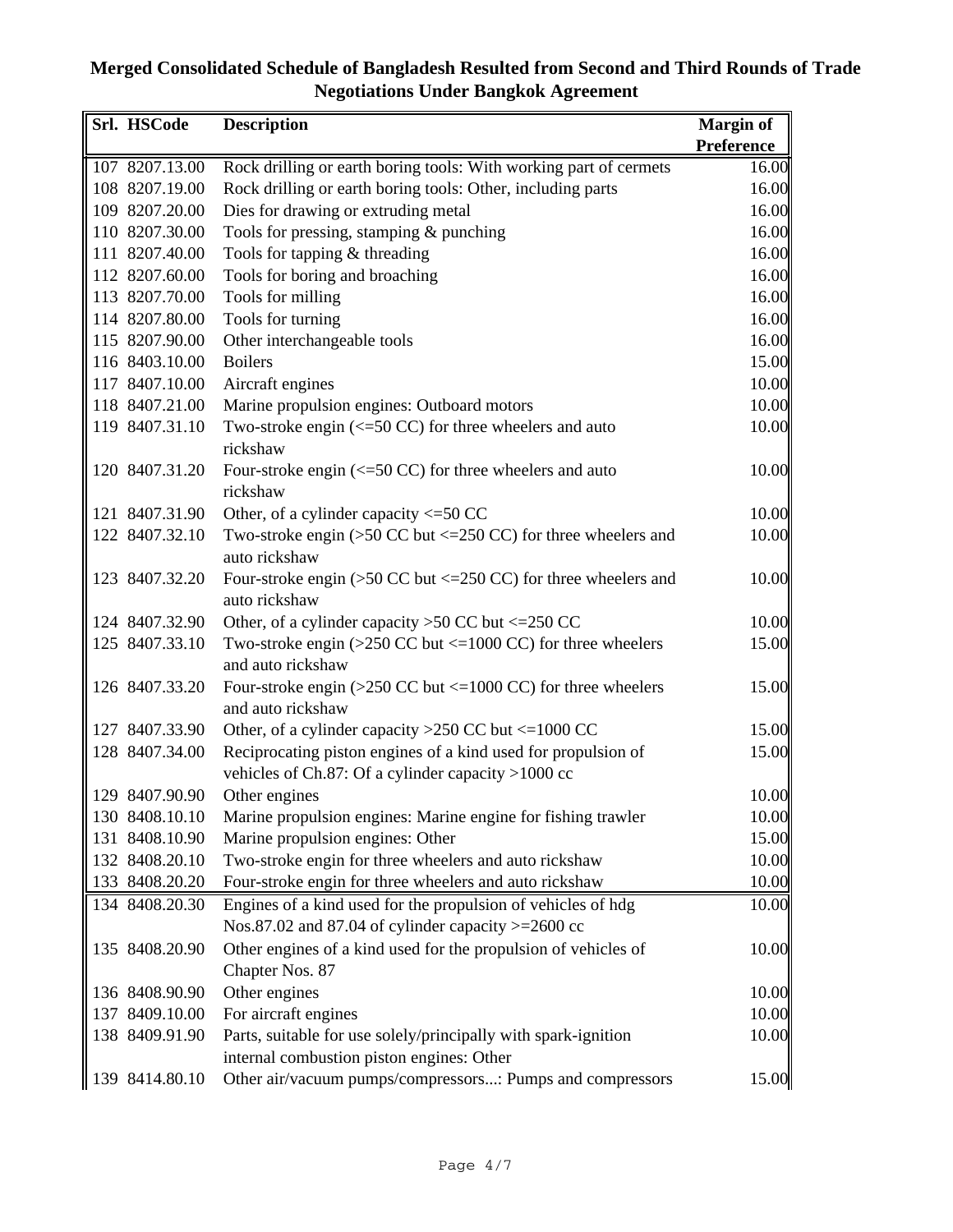| Srl. HSCode    | <b>Description</b>                                                  | Margin of  |
|----------------|---------------------------------------------------------------------|------------|
|                |                                                                     | Preference |
| 140 8414.80.20 | Other air/vacuum pumps/compressors: Blowers for used in             | 15.00      |
|                | pisciculture                                                        |            |
| 141 8414.80.30 | Other air/vacuum pumps/compressors: Blowers for used in tea         | 15.00      |
|                | industries                                                          |            |
| 142 8414.80.90 | Other air/vacuum pumps/compressors: Other                           | 15.00      |
| 143 8416.10.00 | Furnace burners for liquid fuel                                     | 15.00      |
| 144 8419.31.00 | Dryers: For agricultural products                                   | 50.00      |
| 145 8420.99.00 | Parts: Other                                                        | 50.00      |
| 146 8421.21.10 | Filtering/purifying machinery and apparatus for liquids: For        | 15.00      |
|                | filtering/purifying water--Sterilizers for laboratory use           |            |
| 147 8421.21.20 | Filtering/purifying machinery/apparatus for liquids: For water--    | 15.00      |
|                | Domestic apparatus, pressure/electro-magnetic type                  |            |
| 148 8421.21.92 | Filtering/purifying machinery/apparatus for liquids:For             | 15.00      |
|                | filtering/purifying water, Other                                    |            |
| 149 8421.29.00 | Filtering/purifying machinery/apparatus for liquids: Other          | 15.00      |
| 150 8424.89.00 | Other appliances, other (excluding agricultural and horticultural   | 15.00      |
|                | appliances)                                                         |            |
| 151 8428.33.00 | Other continuous-action elevators and conveyors, for                | 10.00      |
|                | goods/materials: Other, belt type                                   |            |
| 152 8431.43.00 | Parts for boring or sinking machinery of subheading Nos.            | 10.00      |
|                | 8430.41/8430.49                                                     |            |
| 153 8433.60.00 | Machines for cleaning, sorting or grading eggs, fruit or other      | 10.00      |
|                | agricultural produce.                                               |            |
| 154 8437.90.10 | Parts: Rice huller and wheat crusher                                | 10.00      |
| 155 8441.20.00 | Machines for making bags, sacks or envelops                         | 15.00      |
| 156 8441.30.00 | Machines for making cartons, boxes, cases, tubes, drums or          | 15.00      |
|                | similar containers, other than by moulding                          |            |
| 157 8441.80.00 | Other machinery                                                     | 15.00      |
| 158 8448.39.00 | Other parts/accessories of hdg No.84.45 or of their auxiliary       | 10.00      |
|                | machinery, nes                                                      |            |
| 159 8448.49.00 | Other parts/accessories of weaving machines or of their auxiliary   | 10.00      |
|                | machines, nes                                                       |            |
| 160 8452.21.00 | Other sewing machines: Automatic untis                              | 15.00      |
| 161 8452.30.00 | Sewing machine needles                                              | 15.00      |
| 162 8474.10.00 | Sorting, screening, separating or washing machines                  | 10.00      |
| 163 8474.80.00 | Other machinery                                                     | 10.00      |
| 164 8479.89.20 | Other machines/mechanical appliances: Other                         | 10.00      |
| 165 8479.90.00 | Parts                                                               | 15.00      |
| 166 8480.71.00 | Moulds for rubber or plastics:injection/compression type            | 15.00      |
| 167 8481.90.00 | Parts                                                               | 15.00      |
| 168 8501.62.90 | AC generators (alternators): Of an output $> 75$ kVA but $\leq 375$ | 15.00      |
|                | <b>kVA</b>                                                          |            |
| 169 8502.11.00 | Generating sets w/compressn-ignition internal combustn piston       | 15.00      |
|                | engines(diesel/semi-diesel): of an output <= 75kVA                  |            |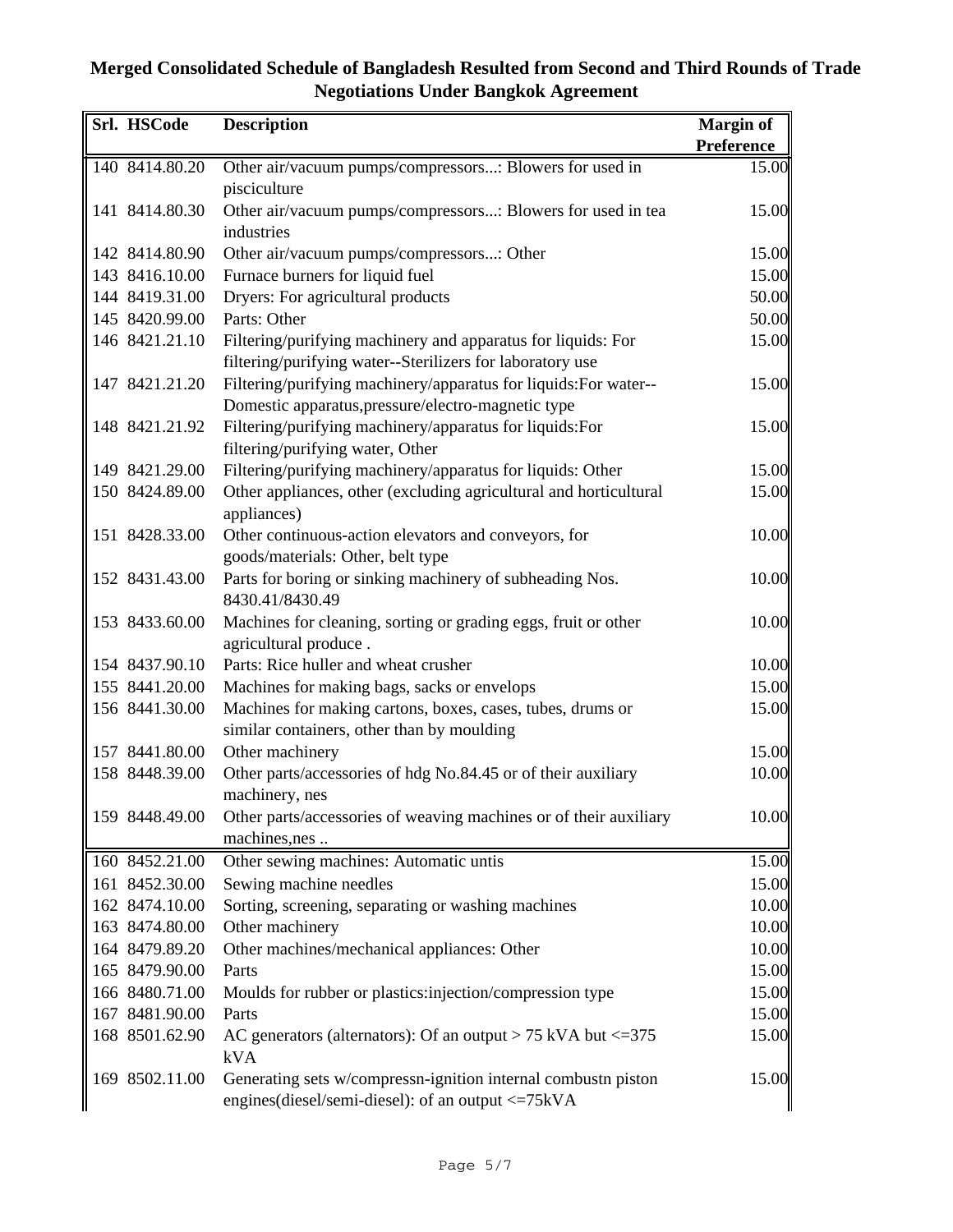| Srl. HSCode    | <b>Description</b>                                                  | <b>Margin of</b>  |
|----------------|---------------------------------------------------------------------|-------------------|
|                |                                                                     | <b>Preference</b> |
| 170 8502.12.00 | Generating sets w/compressn-ignition internal combustn piston       | 15.00             |
|                | engines(diesel/semi-diesel):75.1kVA-375kVA output.                  |                   |
| 171 8502.13.00 | Generating sets w/compressn-ignition internal combustn piston       | 15.00             |
|                | engines(diesel/semi-diesel):>375 kVA output                         |                   |
| 172 8514.10.00 | Resistance heated furnaces & ovens                                  | 15.00             |
| 173 8514.20.00 | Furnaces and ovens functioning by Induction or dielectric loss      | 15.00             |
| 174 8514.30.00 | Other furnaces & ovens                                              | 15.00             |
| 175 8514.40.00 | Other equipment for the heat treatment of materials by induction    | 15.00             |
|                | or dielectric loss                                                  |                   |
| 176 8518.10.00 | Microphones & stands therefor                                       | 15.00             |
| 177 8518.21.00 | Single loudspeakers, mounted in their enclosures                    | 15.00             |
| 178 8518.22.00 | Multiple loudspeakers, mounted in the same enclosure                | 15.00             |
| 179 8525.10.90 | Transmission apparatus: Other                                       | 10.00             |
| 180 8532.10.00 | Fixed capacitors designed for use in 50/60 Hz circuits, having      | 10.00             |
|                | reactive power capacity >=0.5Kvar                                   |                   |
| 181 8532.29.00 | Other fixed capacitors, nes                                         | 15.00             |
| 182 8535.90.00 | Other electrical apparatus for switching/protecting electrical      | 10.00             |
|                | circuits,nes                                                        |                   |
| 183 8538.90.00 | Other parts, nes                                                    | 10.00             |
| 184 8539.22.90 | Other filament lamps, excl. ultra-violet/infra-red lamps: Of power  | 15.00             |
|                | $\leq$ 200W, voltage >100V--Other                                   |                   |
| 185 8539.31.10 | Energy saving lamp having an output of light three times compare    | 10.00             |
|                | to normal filament bulb consuming same electricity                  |                   |
| 186 8539.31.90 | Discharge lamps, other than ultra violet lamps: Other               | 10.00             |
| 187 8543.20.00 | Signal generators                                                   | 15.00             |
| 188 8543.89.00 | Other machines and apparatus: Other                                 | 15.00             |
| 189 8544.70.00 | Optical fibre cables                                                | 10.00             |
| 190 8701.10.10 | Pedestrian controlled tractors: CBU                                 | 10.00             |
| 191 8803.30.00 | Other parts of aeroplanes or helicopters                            | 10.00             |
| 192 8905.10.00 | Dredgers                                                            | 10.00             |
| 193 9018.31.00 | Syringes, needles, catheters, cannulae and the like: Syringes, with | 15.00             |
|                | or without needles                                                  |                   |
| 194 9018.32.00 | Syringes, needles, catheters, cannulae and the like: Tubular metal  | 15.00             |
|                | needles and needles for sutures                                     |                   |
| 195 9018.49.00 | Instruments/appliances, used in dental sciences: Other              | 15.00             |
| 196 9025.19.00 | Thermometers, not combines with other instruments: Other            | 15.00             |
| 197 9025.90.00 | Parts & accessories                                                 | 15.00             |
| 198 9028.10.00 | Gas meters                                                          | 15.00             |
| 199 9029.20.00 | Speed indicator and tachometers; stroboscopes                       | 15.00             |
| 200 9030.31.00 | Multimeters                                                         | 15.00             |
| 201 9030.39.00 | Other instruments/apparatus for measuring/checking                  | 15.00             |
|                | voltage, current, resistance or power, without a recording device:  |                   |
|                | Other                                                               |                   |
| 202 9031.10.90 | Machines for balancing mechanical parts                             | 15.00             |
|                |                                                                     |                   |